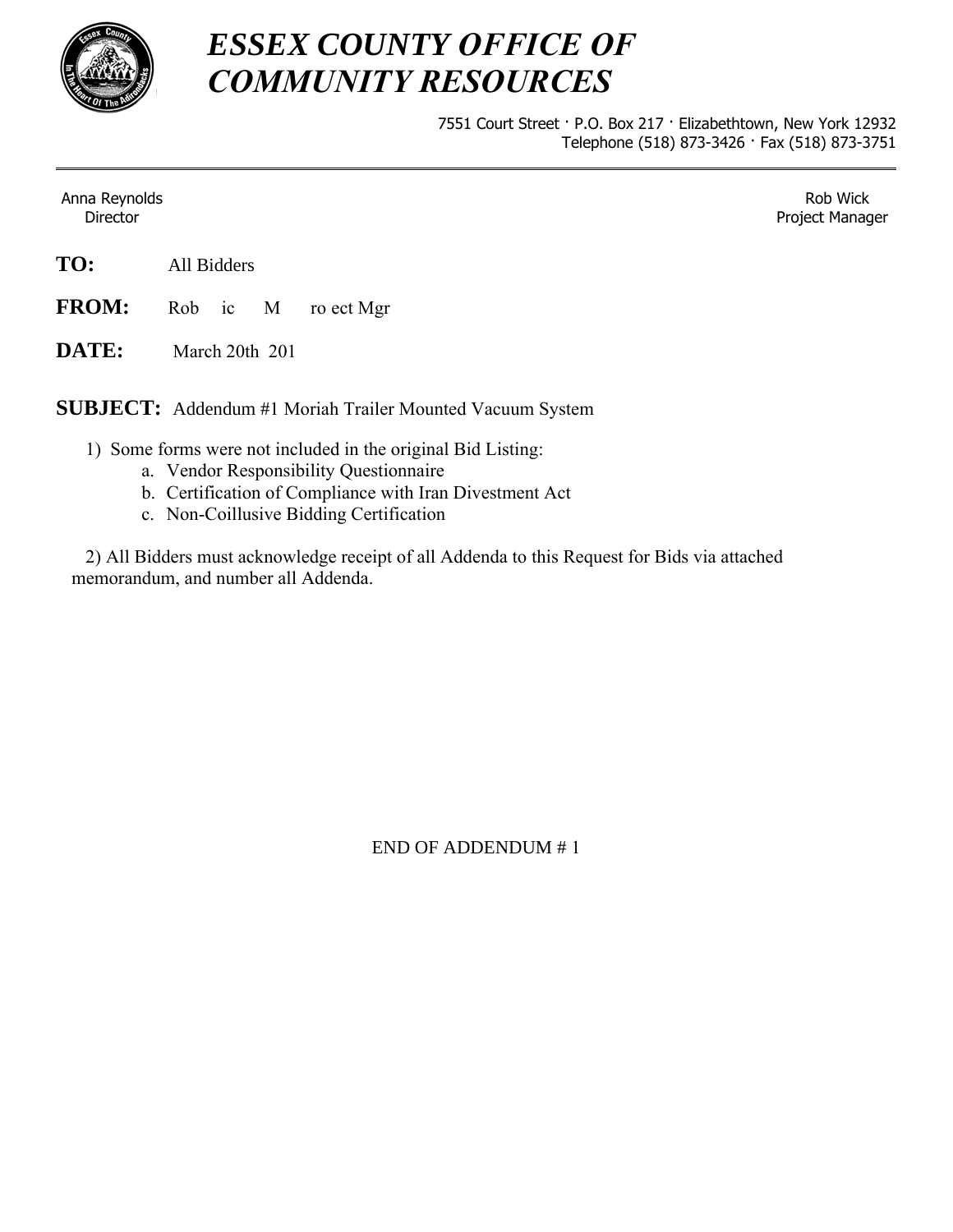# **A: VENDOR RESPONSIBILITY QUESTIONNAIRE**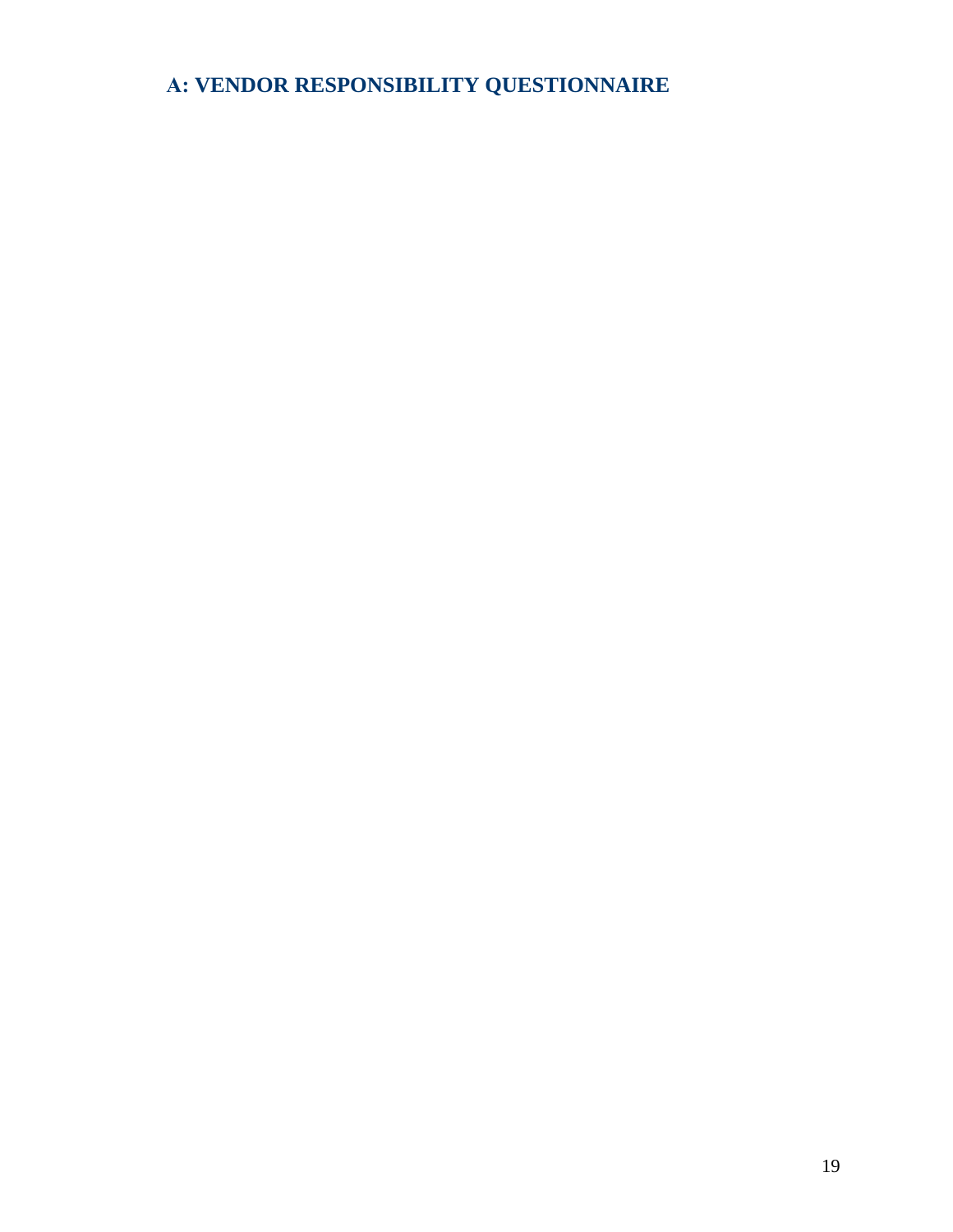You have selected the For-Profit Non-Construction questionnaire which may be printed and completed in this format or, for your convenience, may be completed online using the New York State VendRep System.

#### **COMPLETION & CERTIFICATION**

The person(s) completing the questionnaire must be knowledgeable about the vendor's business and operations. An owner or officer must certify the questionnaire and the signature must be notarized.

#### NEW YORK STATE VENDOR IDENTIFICATION NUMBER (VENDOR ID)

The Vendor ID is a ten-digit identifier issued by New York State when the vendor is registered on the Statewide Vendor File. This number must now be included on the questionnaire. If the business entity has not obtained a Vendor ID, contact the IT Service Desk at ITServiceDesk@osc.state.ny.us or call 866-370-4672.

#### **DEFINITIONS**

All underlined terms are defined in the "New York State Vendor Responsibility Definitions List," found at www.osc.state.ny.us/vendrep/documents/questionnaire/definitions.pdf. These terms may not have their ordinary, common or traditional meanings. Each vendor is strongly encouraged to read the respective definitions for any and all underlined terms. By submitting this questionnaire, the vendor agrees to be bound by the terms as defined in the "New York State Vendor Responsibility Definitions List" existing at the time of certification.

#### **RESPONSES**

Every question must be answered. Each response must provide all relevant information which can be obtained within the limits of the law. However, information regarding a determination or finding made in error which was subsequently corrected is not required. Individuals and Sole Proprietors may use a Social Security Number but are encouraged to obtain and use a federal Employer Identification Number (EIN).

#### **REPORTING ENTITY**

Each vendor must indicate if the questionnaire is filed on behalf of the entire Legal Business Entity or an Organizational Unit within or operating under the authority of the Legal Business Entity and having the same EIN. Generally, the Organizational Unit option may be appropriate for a vendor that meets the definition of "Reporting Entity" but due to the size and complexity of the Legal Business Entity, is best able to provide the required information for the Organizational Unit, while providing more limited information for other parts of the Legal Business Entity and Associated Entities.

#### **ASSOCIATED ENTITY**

An Associated Entity is one that owns or controls the Reporting Entity or any entity owned or controlled by the Reporting Entity. However, the term Associated Entity does not include "sibling organizations" (i.e., entities owned or controlled by a parent company that owns or controls the Reporting Entity), unless such sibling entity has a direct relationship with or impact on the Reporting Entity.

#### STRUCTURE OF THE QUESTIONNAIRE

The questionnaire is organized into eleven sections. Section I is to be completed for the Legal Business Entity. Section II requires the vendor to specify the Reporting Entity for the questionnaire. Section III refers to the individuals of the Reporting Entity, while Sections IV-VIII require information about the Reporting Entity. Section IX pertains to any Associated Entities, with one question about their Officials/Owners. Section X relates to disclosure under the Freedom of Information Law (FOIL). Section XI requires an authorized contact for the questionnaire information.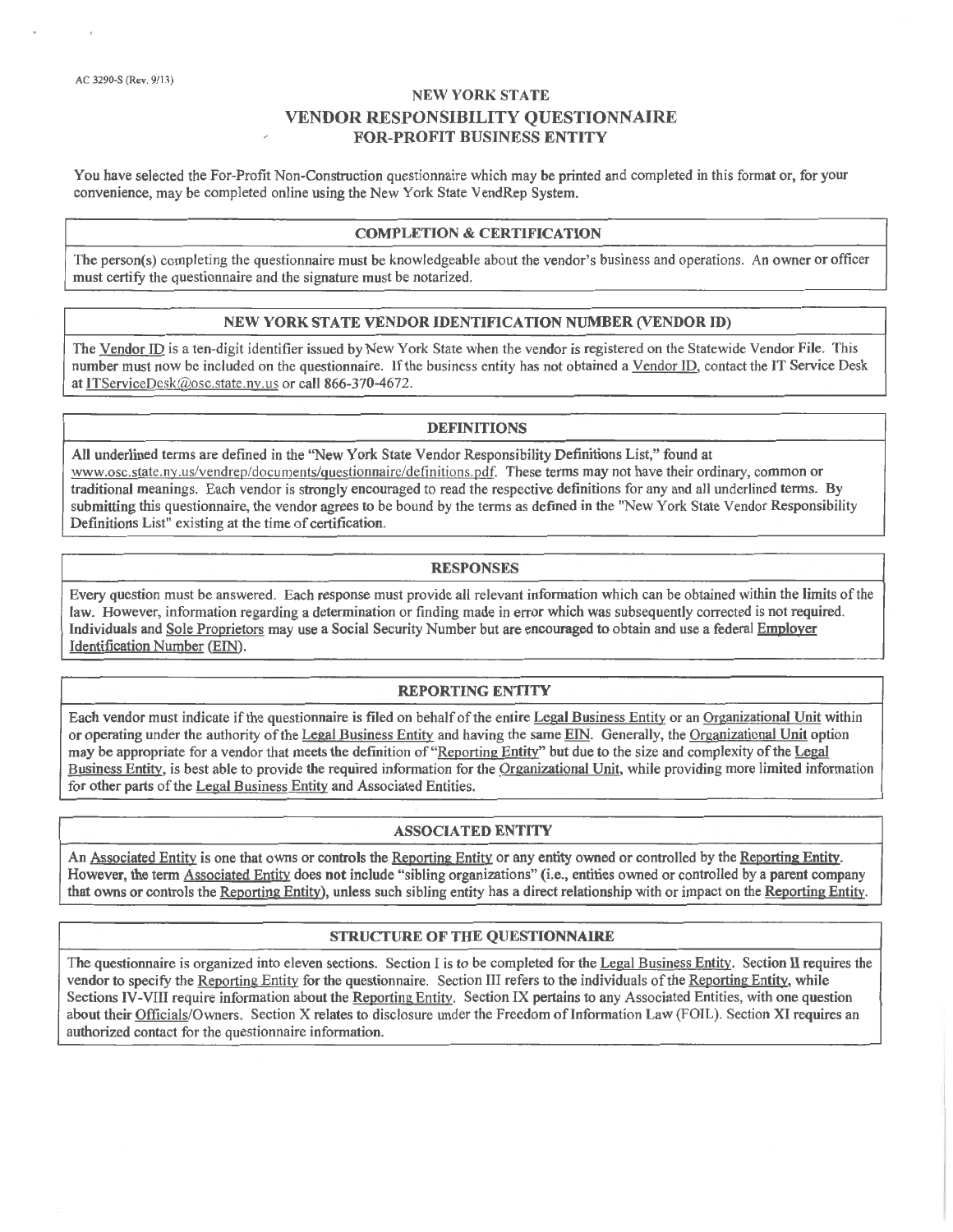| I. LEGAL BUSINESS ENTITY INFORMATION                                                                                                                                                                                                              |                                                                                                                                                                                                           |                  |                                       |           |                                             |                         |
|---------------------------------------------------------------------------------------------------------------------------------------------------------------------------------------------------------------------------------------------------|-----------------------------------------------------------------------------------------------------------------------------------------------------------------------------------------------------------|------------------|---------------------------------------|-----------|---------------------------------------------|-------------------------|
| Legal Business Entity Name*                                                                                                                                                                                                                       |                                                                                                                                                                                                           |                  |                                       | EIN       |                                             |                         |
| Address of the Principal Place of Business (street, city, state, zip code)                                                                                                                                                                        |                                                                                                                                                                                                           |                  |                                       |           | New York State Vendor Identification Number |                         |
|                                                                                                                                                                                                                                                   |                                                                                                                                                                                                           |                  |                                       |           |                                             |                         |
|                                                                                                                                                                                                                                                   |                                                                                                                                                                                                           |                  |                                       | Telephone | ext.                                        | Fax                     |
| Email                                                                                                                                                                                                                                             |                                                                                                                                                                                                           |                  | Website                               |           |                                             |                         |
|                                                                                                                                                                                                                                                   | Additional Legal Business Entity Identities: If applicable, list any other DBA, Trade Name, Former Name, Other Identity, or EIN<br>used in the last five $(5)$ years and the status (active or inactive). |                  |                                       |           |                                             |                         |
| Type                                                                                                                                                                                                                                              | Name                                                                                                                                                                                                      |                  | EIN                                   |           | <b>Status</b>                               |                         |
|                                                                                                                                                                                                                                                   |                                                                                                                                                                                                           |                  |                                       |           |                                             |                         |
|                                                                                                                                                                                                                                                   |                                                                                                                                                                                                           |                  |                                       |           |                                             |                         |
|                                                                                                                                                                                                                                                   | 1.0 Legal Business Entity Type – Check appropriate box and provide additional information:                                                                                                                |                  |                                       |           |                                             |                         |
|                                                                                                                                                                                                                                                   | Corporation (including PC)                                                                                                                                                                                |                  | Date of Incorporation                 |           |                                             |                         |
| Limited Liability Company (LLC or PLLC)                                                                                                                                                                                                           |                                                                                                                                                                                                           |                  | Date of Organization                  |           |                                             |                         |
| Partnership (including LLP, LP or General)                                                                                                                                                                                                        |                                                                                                                                                                                                           |                  | Date of Registration or Establishment |           |                                             |                         |
| Sole Proprietor                                                                                                                                                                                                                                   |                                                                                                                                                                                                           |                  | How many years in business?           |           |                                             |                         |
| $\Box$ Other                                                                                                                                                                                                                                      |                                                                                                                                                                                                           | Date Established |                                       |           |                                             |                         |
| If Other, explain:                                                                                                                                                                                                                                |                                                                                                                                                                                                           |                  |                                       |           |                                             |                         |
|                                                                                                                                                                                                                                                   | 1.1 Was the Legal Business Entity formed or incorporated in New York State?                                                                                                                               |                  |                                       |           |                                             | $\Box$ Yes<br>$\Box$ No |
| If 'No,' indicate jurisdiction where Legal Business Entity was formed or incorporated and attach a Certificate of Good Standing<br>from the applicable jurisdiction or provide an explanation if a Certificate of Good Standing is not available. |                                                                                                                                                                                                           |                  |                                       |           |                                             |                         |
|                                                                                                                                                                                                                                                   | <b>United States</b><br><b>State</b>                                                                                                                                                                      |                  |                                       |           |                                             |                         |
| $\Box$ Other                                                                                                                                                                                                                                      | Country                                                                                                                                                                                                   |                  |                                       |           |                                             |                         |
| Explain, if not available:                                                                                                                                                                                                                        |                                                                                                                                                                                                           |                  |                                       |           |                                             |                         |
|                                                                                                                                                                                                                                                   | 1.2 Is the Legal Business Entity publicly traded?                                                                                                                                                         |                  |                                       |           |                                             | $\Box$ Yes<br>$\Box$ No |
| If "Yes," provide CIK Code or Ticker Symbol                                                                                                                                                                                                       |                                                                                                                                                                                                           |                  |                                       |           |                                             |                         |
|                                                                                                                                                                                                                                                   | 1.3 Does the Legal Business Entity have a DUNS Number?                                                                                                                                                    |                  |                                       |           |                                             | $\Box$ Yes<br>$\Box$ No |
| If "Yes," Enter DUNS Number                                                                                                                                                                                                                       |                                                                                                                                                                                                           |                  |                                       |           |                                             |                         |

<sup>\*</sup>All underlined terms are defined in the "New York State Vendor Responsibility Definitions List," which can be found at www.osc.state.ny.us/vendrep/documents/questionnaire/definitions.pdf.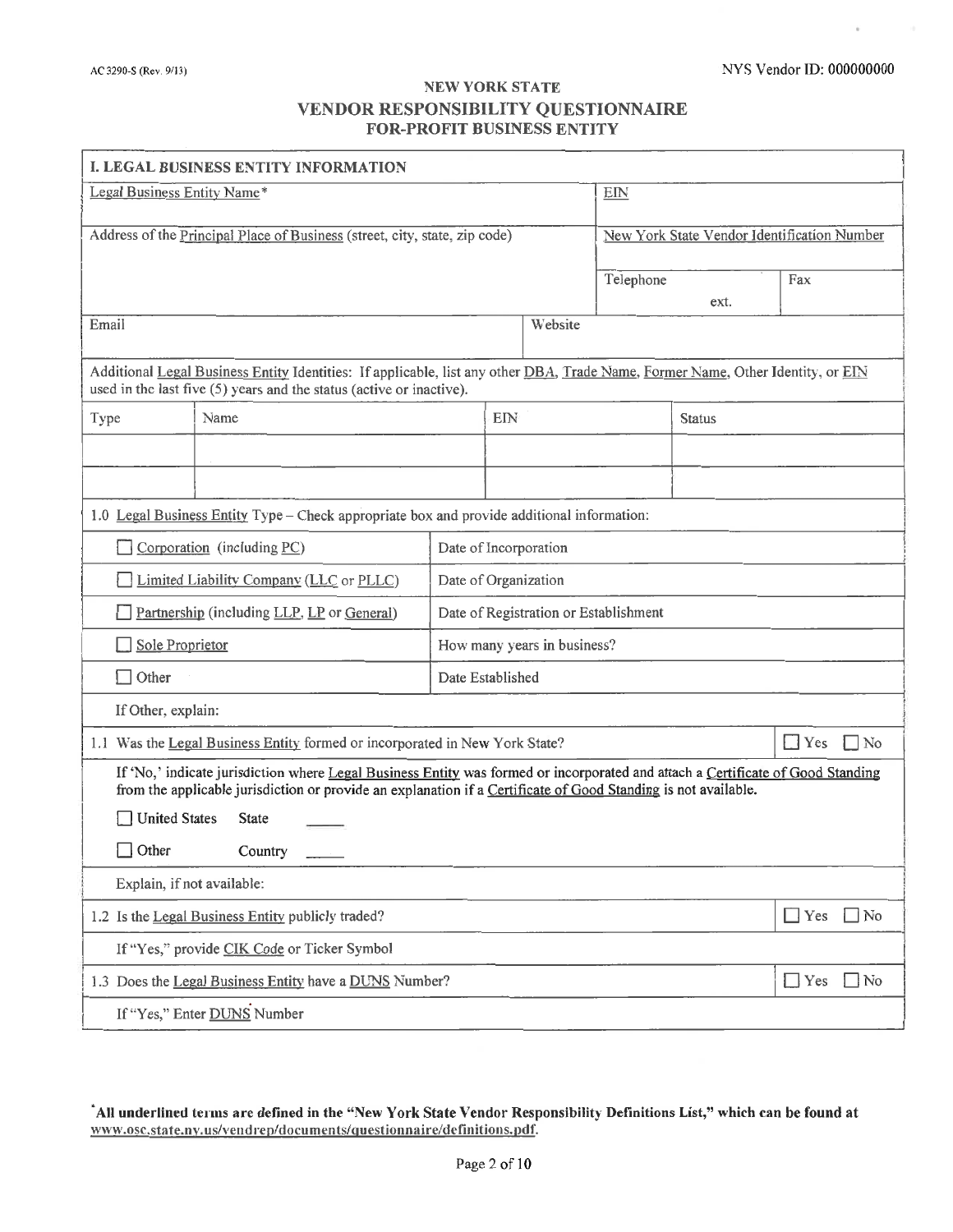$\alpha$ 

| <b>I. LEGAL BUSINESS ENTITY INFORMATION</b>                                                                                                                                                                                                                                                                      |                                                                   |  |  |  |
|------------------------------------------------------------------------------------------------------------------------------------------------------------------------------------------------------------------------------------------------------------------------------------------------------------------|-------------------------------------------------------------------|--|--|--|
| 1.4 If the Legal Business Entity's Principal Place of Business is not in New York State, does the Legal Business<br>Entity maintain an office in New York State?<br>(Select "N/A," if Principal Place of Business is in New York State.)                                                                         |                                                                   |  |  |  |
| If "Yes," provide the address and telephone number for one office located in New York State.                                                                                                                                                                                                                     |                                                                   |  |  |  |
| 1.5 Is the Legal Business Entity a New York State certified Minority-Owned Business Enterprise (MBE),<br>Yes<br>  No<br>- 1<br>Women-Owned Business Enterprise (WBE), New York State Small Business (SB) or a federally certified<br>Disadvantaged Business Enterprise (DBE)?<br>If "Yes," check all that apply: |                                                                   |  |  |  |
|                                                                                                                                                                                                                                                                                                                  |                                                                   |  |  |  |
| New York State certified Women-Owned Business Enterprise (WBE)                                                                                                                                                                                                                                                   |                                                                   |  |  |  |
| New York State Small Business (SB)                                                                                                                                                                                                                                                                               |                                                                   |  |  |  |
| Federally certified Disadvantaged Business Enterprise (DBE)                                                                                                                                                                                                                                                      |                                                                   |  |  |  |
| 1.6 Identify Officials and Principal Owners, if applicable. For each person, include name, title and percentage of ownership. Attach<br>additional pages if necessary. If applicable, reference to relevant SEC filing(s) containing the required information is optional.                                       |                                                                   |  |  |  |
| <b>Title</b>                                                                                                                                                                                                                                                                                                     | Percentage Ownership<br>(Enter 0% if not applicable)              |  |  |  |
|                                                                                                                                                                                                                                                                                                                  |                                                                   |  |  |  |
|                                                                                                                                                                                                                                                                                                                  |                                                                   |  |  |  |
|                                                                                                                                                                                                                                                                                                                  |                                                                   |  |  |  |
|                                                                                                                                                                                                                                                                                                                  |                                                                   |  |  |  |
|                                                                                                                                                                                                                                                                                                                  |                                                                   |  |  |  |
|                                                                                                                                                                                                                                                                                                                  | New York State certified Minority-Owned Business Enterprise (MBE) |  |  |  |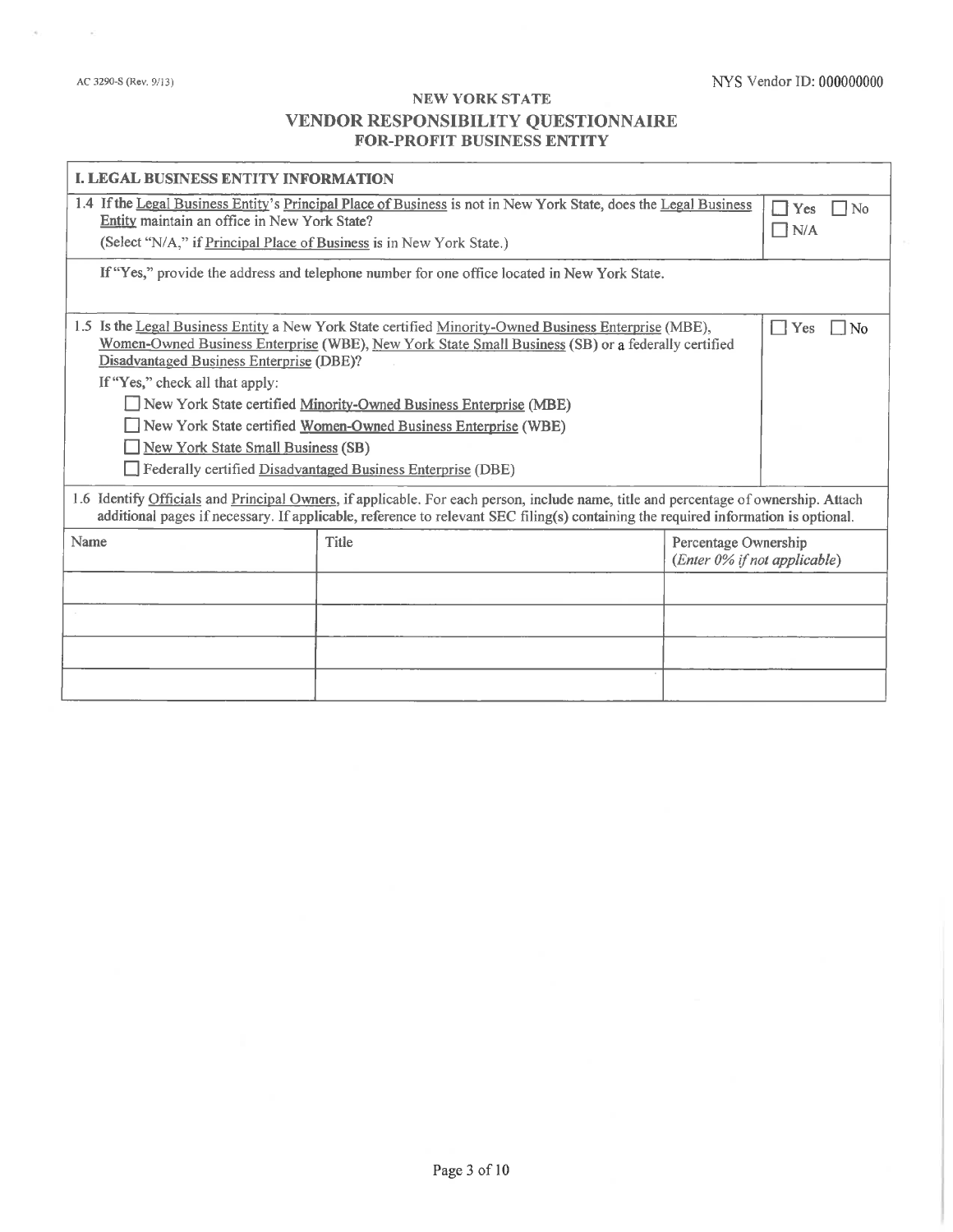$\mathcal{M}$ 

 $\sim 10$ 

| <b>II. REPORTING ENTITY INFORMATION</b>                                                                                                                                                                                                                      |       |                                                      |  |  |  |
|--------------------------------------------------------------------------------------------------------------------------------------------------------------------------------------------------------------------------------------------------------------|-------|------------------------------------------------------|--|--|--|
| 2.0 The Reporting Entity for this questionnaire is:                                                                                                                                                                                                          |       |                                                      |  |  |  |
| Note: Select only one.                                                                                                                                                                                                                                       |       |                                                      |  |  |  |
| <b>Legal Business Entity</b>                                                                                                                                                                                                                                 |       |                                                      |  |  |  |
| Note: If selecting this option, "Reporting Entity" refers to the entire Legal Business Entity for the remainder of the<br>questionnaire. (SKIP THE REMAINDER OF SECTION II AND PROCEED WITH SECTION III.)                                                    |       |                                                      |  |  |  |
| Organizational Unit within and operating under the authority of the Legal Business Entity                                                                                                                                                                    |       |                                                      |  |  |  |
| SEE DEFINITIONS OF "REPORTING ENTITY" AND "ORGANIZATIONAL UNIT" FOR ADDITIONAL INFORMATION ON CRITERIA TO<br>QUALIFY FOR THIS SELECTION.                                                                                                                     |       |                                                      |  |  |  |
| Note: If selecting this option, "Reporting Entity" refers to the Organizational Unit within the Legal Business Entity for the<br>remainder of the questionnaire. (COMPLETE THE REMAINDER OF SECTION II AND ALL REMAINING SECTIONS OF<br>THIS QUESTIONNAIRE.) |       |                                                      |  |  |  |
| <b>IDENTIFYING INFORMATION</b>                                                                                                                                                                                                                               |       |                                                      |  |  |  |
| <b>Reporting Entity Name</b><br>a)                                                                                                                                                                                                                           |       |                                                      |  |  |  |
| Telephone<br>Address of the Primary Place of Business (street, city, state, zip code)                                                                                                                                                                        |       |                                                      |  |  |  |
|                                                                                                                                                                                                                                                              |       | ext.                                                 |  |  |  |
| Describe the relationship of the Reporting Entity to the Legal Business Entity<br>b)                                                                                                                                                                         |       |                                                      |  |  |  |
| Attach an organizational chart<br>$\circ$ )                                                                                                                                                                                                                  |       |                                                      |  |  |  |
| $\mathbf{d}$<br>Does the Reporting Entity have a DUNS Number?                                                                                                                                                                                                |       | Yes<br>$\overline{\phantom{a}}$<br>$\blacksquare$ No |  |  |  |
| If "Yes," enter DUNS Number                                                                                                                                                                                                                                  |       |                                                      |  |  |  |
| Identify the designated manager(s) responsible for the business of the Reporting Entity.<br>e)<br>For each person, include name and title. Attach additional pages if necessary.                                                                             |       |                                                      |  |  |  |
| Name                                                                                                                                                                                                                                                         | Title |                                                      |  |  |  |
|                                                                                                                                                                                                                                                              |       |                                                      |  |  |  |
|                                                                                                                                                                                                                                                              |       |                                                      |  |  |  |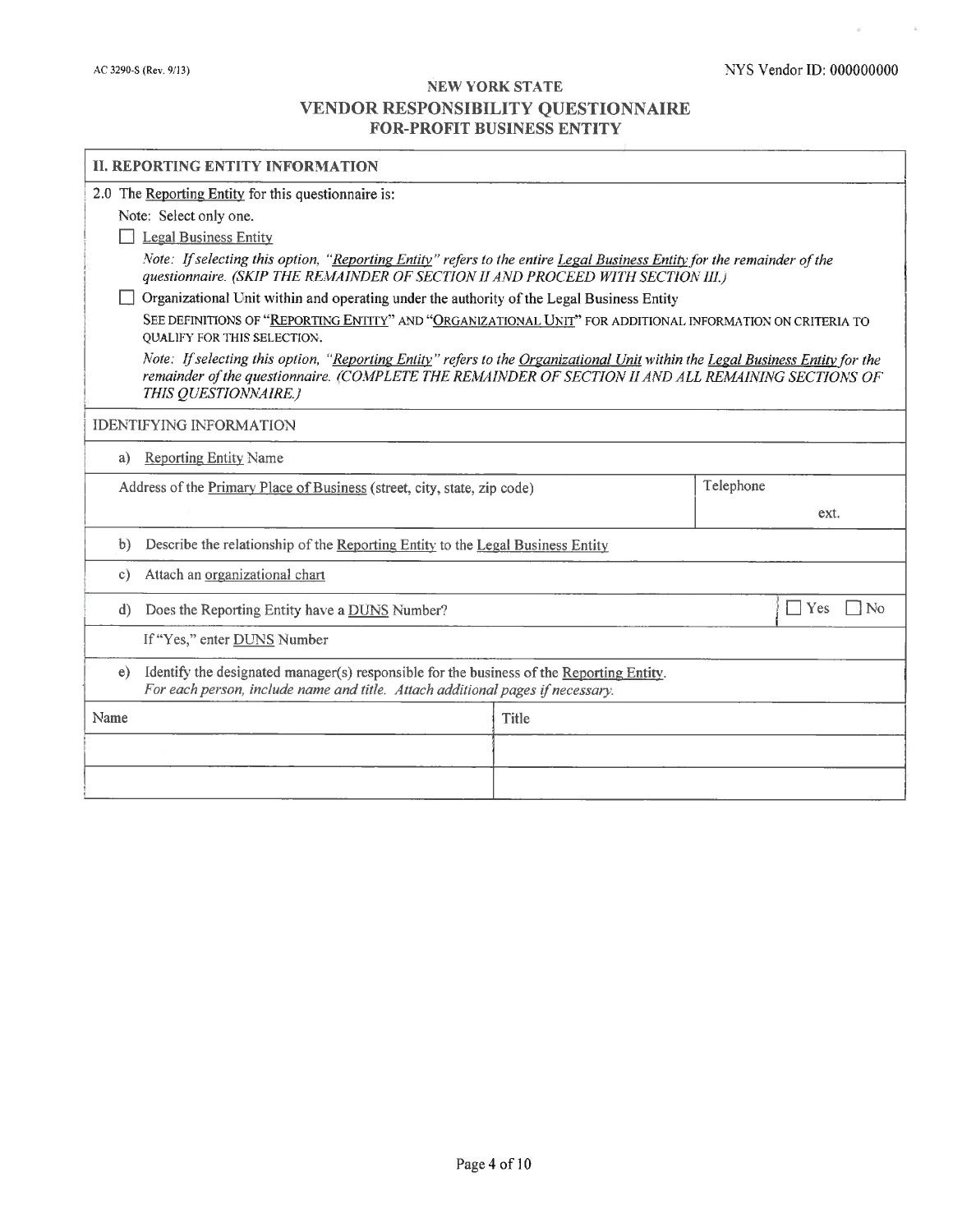#### **INSTRUCTIONS FOR SECTIONS III THROUGH VII**

For each "Yes," provide an explanation of the issue(s), relevant dates, the government entity involved, any remedial or corrective action(s) taken and the current status of the issue(s). For each "Other," provide an explanation which provides the basis for not definitively responding "Yes" or "No." Provide the explanation at the end of the section or attach additional sheets with numbered responses, including the Reporting Entity name at the top of any attached pages.

#### **III. LEADERSHIP INTEGRITY**

Within the past five  $(5)$  years, has any current or former reporting entity official or any individual currently or formerly having the authority to sign, execute or approve bids, proposals, contracts or supporting documentation on behalf of the reporting entity with any government entity been:

| 3.0 Sanctioned relative to any business or professional permit and/or license?                                                                                                                                                                                                              | Yes $\Box$ No $\Box$ Other        |
|---------------------------------------------------------------------------------------------------------------------------------------------------------------------------------------------------------------------------------------------------------------------------------------------|-----------------------------------|
| 3.1 Suspended, debarred, or disqualified from any government contracting process?                                                                                                                                                                                                           | $\Box$ Yes $\Box$ No $\Box$ Other |
| 3.2 The subject of an investigation, whether open or closed, by any government entity for a civil or<br>criminal violation for any business-related conduct?                                                                                                                                | $\Box$ Yes $\Box$ No $\Box$ Other |
| 3.3 Charged with a misdemeanor or felony, indicted, granted immunity, convicted of a crime or<br>subject to a judgment for:<br>Any business-related activity; or<br>a)<br>Any crime, whether or not business-related, the underlying conduct of which was related to<br>b)<br>truthfulness? | $\Box$ Yes $\Box$ No $\Box$ Other |
| For each "Yes" or "Other" explain:                                                                                                                                                                                                                                                          |                                   |

| IV. INTEGRITY - CONTRACT BIDDING                                                                                                                                                                                                                                                                                                                          |                     |
|-----------------------------------------------------------------------------------------------------------------------------------------------------------------------------------------------------------------------------------------------------------------------------------------------------------------------------------------------------------|---------------------|
| Within the past five $(5)$ years, has the reporting entity:                                                                                                                                                                                                                                                                                               |                     |
| 4.0 Been suspended or debarred from any government contracting process or been disqualified on any<br>government procurement, permit, license, concession, franchise or lease, including, but not limited to,<br>debarment for a violation of New York State Workers' Compensation or Prevailing Wage laws or New<br>York State Procurement Lobbying Law? | I Yes<br>: No       |
| 4.1 Been subject to a denial or revocation of a government prequalification?                                                                                                                                                                                                                                                                              | Yes<br>  No         |
| 4.2 Been denied a contract award or had a bid rejected based upon a non-responsibility finding by a<br>government entity?                                                                                                                                                                                                                                 | Yes<br>No           |
| 4.3 Had a low bid rejected on a government contract for failure to make good faith efforts on any Minority-<br>Owned Business Enterprise, Women-Owned Business Enterprise or Disadvantaged Business Enterprise<br>goal or statutory affirmative action requirements on a previously held contract?                                                        | Yes.<br>No.         |
| 4.4 Agreed to a voluntary exclusion from bidding/contracting with a government entity?                                                                                                                                                                                                                                                                    | <b>Yes</b><br>l INo |
| 4.5 Initiated a request to withdraw a bid submitted to a government entity in lieu of responding to an<br>information request or subsequent to a formal request to appear before the government entity?                                                                                                                                                   | Yes.<br>l INo       |
| For each "Yes," explain:                                                                                                                                                                                                                                                                                                                                  |                     |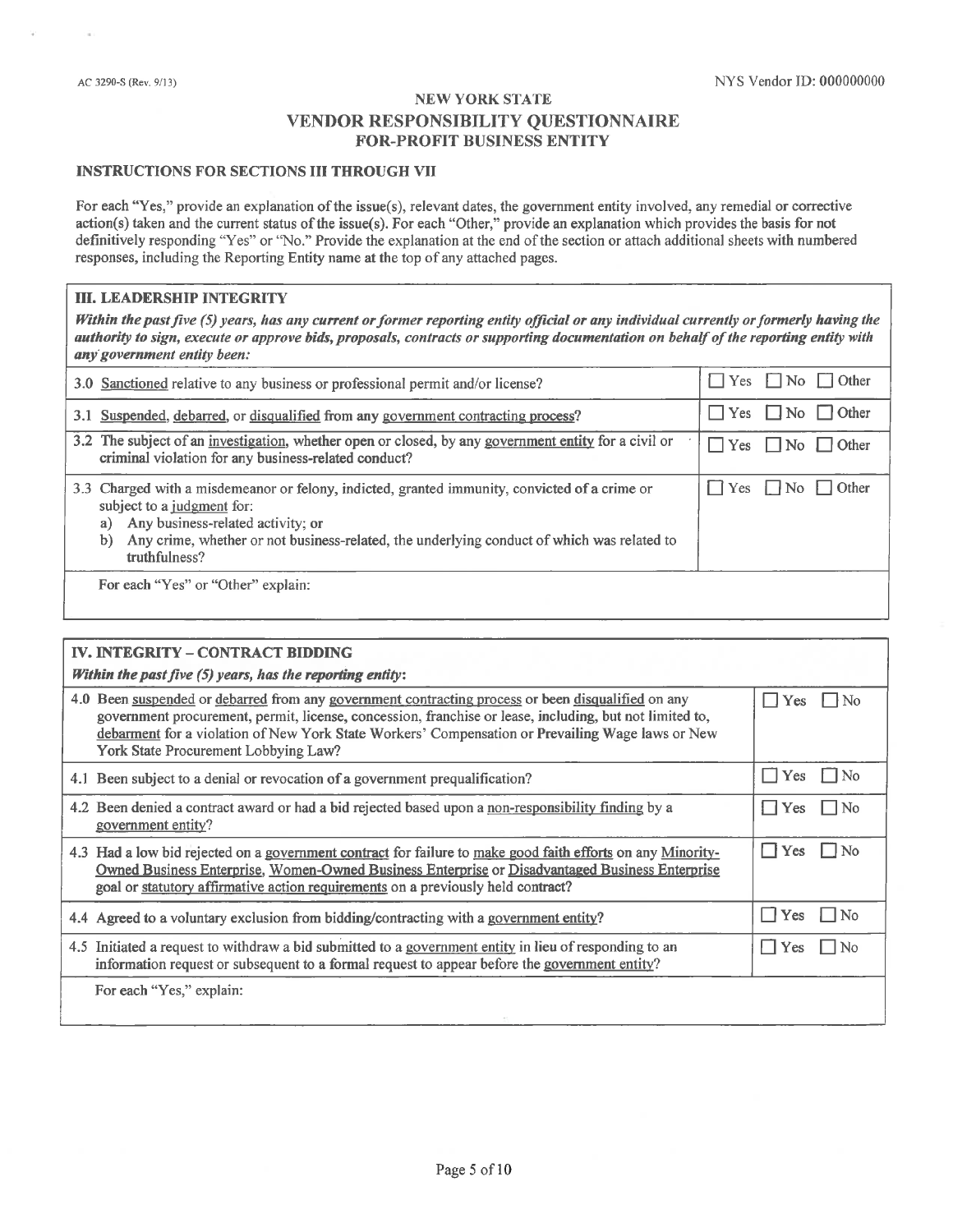×.

 $\gamma$ 

| V. INTEGRITY – CONTRACT AWARD                                                                                                                               |                      |  |  |
|-------------------------------------------------------------------------------------------------------------------------------------------------------------|----------------------|--|--|
| Within the past five $(5)$ years, has the reporting entity:                                                                                                 |                      |  |  |
| 5.0 Been suspended, cancelled or terminated for cause on any government contract including, but not limited<br>to, a non-responsibility finding?            | $\Box$ Yes $\Box$ No |  |  |
| 5.1 Been subject to an administrative proceeding or civil action seeking specific performance or restitution in<br>connection with any government contract? | $\Box$ Yes $\Box$ No |  |  |
| 5.2 Entered into a formal monitoring agreement as a condition of a contract award from a government entity?                                                 | $Yes$ No             |  |  |
| For each "Yes," explain:                                                                                                                                    |                      |  |  |

| <b>VI. CERTIFICATIONS/LICENSES</b>                                                                                                                                                                                                                                                  |                         |  |  |
|-------------------------------------------------------------------------------------------------------------------------------------------------------------------------------------------------------------------------------------------------------------------------------------|-------------------------|--|--|
| Within the past five $(5)$ years, has the reporting entity:                                                                                                                                                                                                                         |                         |  |  |
| 6.0 Had a revocation, suspension or disbarment of any business or professional permit and/or license?                                                                                                                                                                               | $\Box$ Yes $\Box$ No    |  |  |
| 6.1 Had a denial, decertification, revocation or forfeiture of New York State certification of Minority-Owned<br>Business Enterprise, Women-Owned Business Enterprise or federal certification of Disadvantaged Business<br>Enterprise status for other than a change of ownership? | $\Box$ Yes<br>$\Box$ No |  |  |
| For each "Yes," explain:                                                                                                                                                                                                                                                            |                         |  |  |
|                                                                                                                                                                                                                                                                                     |                         |  |  |

| VII. LEGAL PROCEEDINGS                                                                                                                                                                                                                                                                                        |                                            |  |  |  |
|---------------------------------------------------------------------------------------------------------------------------------------------------------------------------------------------------------------------------------------------------------------------------------------------------------------|--------------------------------------------|--|--|--|
| Within the past five $(5)$ years, has the reporting entity:                                                                                                                                                                                                                                                   |                                            |  |  |  |
| 7.0 Been the subject of an investigation, whether open or closed, by any government entity for a civil or criminal<br>violation?                                                                                                                                                                              | $\Box$ Yes<br>    No                       |  |  |  |
| 7.1 Been the subject of an indictment, grant of immunity, judgment or conviction (including entering into a plea<br>bargain) for conduct constituting a crime?                                                                                                                                                | Yes<br>l 1<br>No                           |  |  |  |
| 7.2 Received any OSHA citation and Notification of Penalty containing a violation classified as serious or<br>willful?                                                                                                                                                                                        | Yes<br>    No<br>- 1                       |  |  |  |
| 7.3 Had a government entity find a willful prevailing wage or supplemental payment violation or any other<br>willful violation of New York State Labor Law?                                                                                                                                                   | $\vert \ \vert$ Yes<br><b>No</b>           |  |  |  |
| 7.4 Entered into a consent order with the New York State Department of Environmental Conservation, or<br>received an enforcement determination by any government entity involving a violation of federal, state or<br>local environmental laws?                                                               | Yes<br>$\vert$ $\vert$ No<br>$\perp$       |  |  |  |
| 7.5 Other than previously disclosed:<br>Been subject to fines or penalties imposed by government entities which in the aggregate total \$25,000<br>a)<br>or more; or<br>b)<br>Been convicted of a criminal offense pursuant to any administrative and/or regulatory action taken by<br>any government entity? | Yes<br>N <sub>0</sub><br>$\vert \ \ \vert$ |  |  |  |
| For each "Yes," explain:                                                                                                                                                                                                                                                                                      |                                            |  |  |  |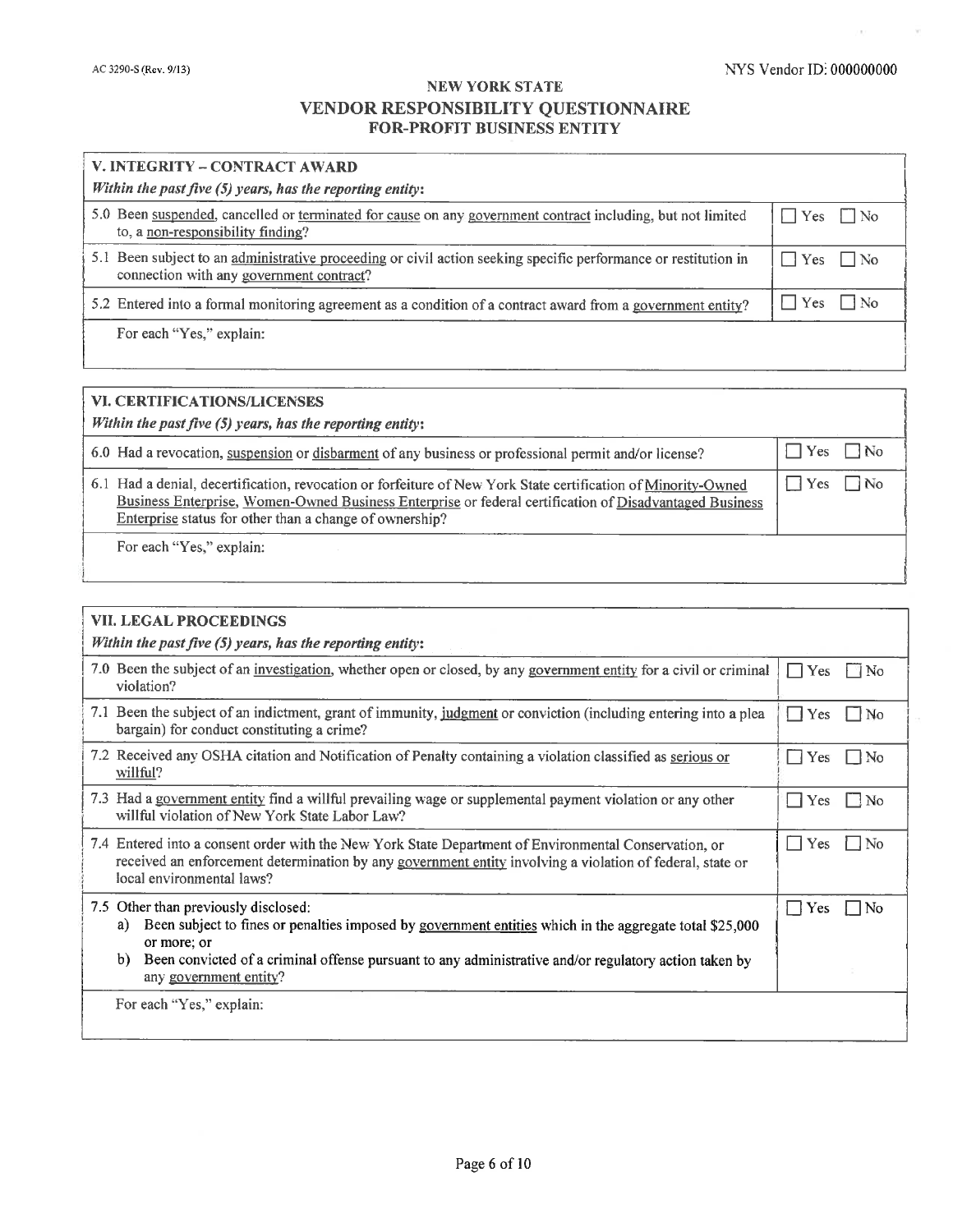| VIII. FINANCIAL AND ORGANIZATIONAL CAPACITY                                                                                                                                                                                                                                     |                         |
|---------------------------------------------------------------------------------------------------------------------------------------------------------------------------------------------------------------------------------------------------------------------------------|-------------------------|
| 8.0 Within the past five (5) years, has the Reporting Entity received any formal unsatisfactory performance<br>assessment(s) from any government entity on any contract?                                                                                                        | Yes<br>$\Box$ No        |
| If "Yes," provide an explanation of the issue(s), relevant dates, the government entity involved, any remedial or corrective<br>$action(s)$ taken and the current status of the issue(s). Provide answer below or attach additional sheets with numbered responses.             |                         |
| 8.1 Within the past five (5) years, has the Reporting Entity had any liquidated damages assessed over \$25,000?                                                                                                                                                                 | $\Box$ No<br>$\Box$ Yes |
| If "Yes," provide an explanation of the issue(s), relevant dates, contracting party involved, the amount assessed and the current<br>status of the issue(s). Provide answer below or attach additional sheets with numbered responses.                                          |                         |
| 8.2 Within the past five (5) years, have any liens or judgments (not including UCC filings) over \$25,000 been<br>filed against the Reporting Entity which remain undischarged?                                                                                                 | Yes<br>$\Box$ No        |
| If "Yes," provide an explanation of the issue(s), relevant dates, the Lien holder or Claimant's name(s), the amount of the <u>lien(s</u> )<br>and the current status of the issue(s). Provide answer below or attach additional sheets with numbered responses.                 |                         |
| 8.3 In the last seven (7) years, has the Reporting Entity initiated or been the subject of any bankruptcy<br>proceedings, whether or not closed, or is any bankruptcy proceeding pending?                                                                                       | $\Box$ Yes<br>⊺No       |
| If "Yes," provide the bankruptcy chapter number, the court name and the docket number. Indicate the current status of the<br>proceedings as "Initiated," "Pending" or "Closed." Provide answer below or attach additional sheets with numbered responses.                       |                         |
| 8.4 During the past three (3) years, has the Reporting Entity failed to file or pay any tax returns required by<br>federal, state or local tax laws?                                                                                                                            | N <sub>0</sub><br>Yes   |
|                                                                                                                                                                                                                                                                                 |                         |
| If "Yes," provide the taxing jurisdiction, the type of tax, the liability year(s), the tax liability amount the Reporting Entity failed to<br>file/pay and the current status of the tax liability. Provide answer below or attach additional sheets with numbered responses.   |                         |
| 8.5 During the past three (3) years, has the Reporting Entity failed to file or pay any New York State<br>unemployment insurance returns?                                                                                                                                       | $\Box$ Yes<br>$\Box$ No |
| If "Yes," provide the years the Reporting Entity failed to file/pay the insurance, explain the situation and any remedial or<br>corrective action(s) taken and the current status of the issue(s). Provide answer below or attach additional sheets with numbered<br>responses. |                         |
| 8.6 During the past three (3) years, has the Reporting Entity had any government audit(s) completed?                                                                                                                                                                            | $\Box$ Yes<br>$\Box$ No |
| a) If "Yes," did any audit of the Reporting Entity identify any reported significant deficiencies in internal<br>control, fraud, illegal acts, significant violations of provisions of contract or grant agreements,<br>significant abuse or any material disallowance?         | $\Box$ Yes $\Box$ No    |

 $\sim$ 

 $\sim$  10  $^\circ$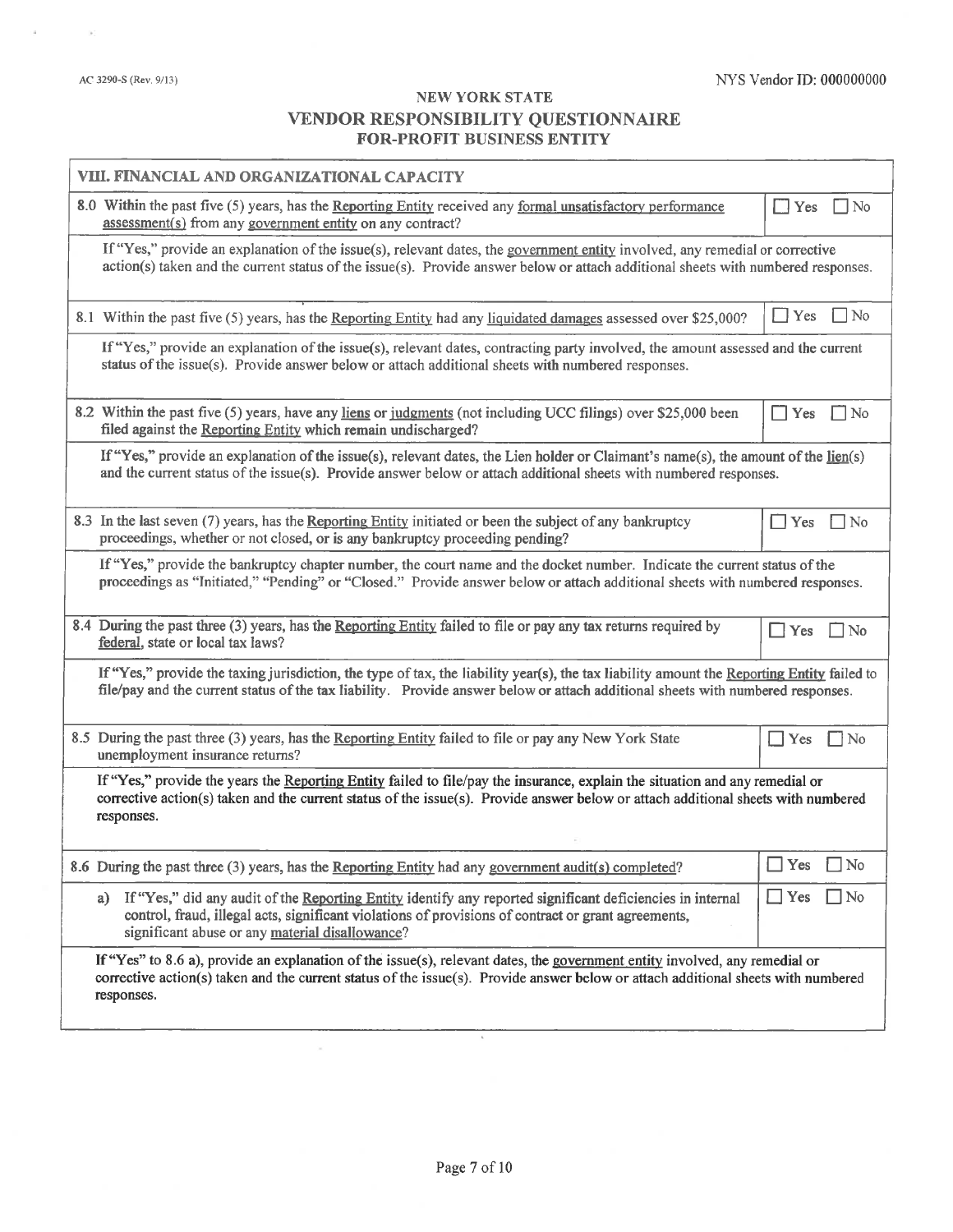$\rightarrow 0$  ).

 $\alpha$ 

| IX. ASSOCIATED ENTITIES                                                                                 |                                                                                                                                                                                                                                                                                                                                                                                                            |            |           |  |  |
|---------------------------------------------------------------------------------------------------------|------------------------------------------------------------------------------------------------------------------------------------------------------------------------------------------------------------------------------------------------------------------------------------------------------------------------------------------------------------------------------------------------------------|------------|-----------|--|--|
| This section pertains to any entity(ies) that either controls or is controlled by the reporting entity. |                                                                                                                                                                                                                                                                                                                                                                                                            |            |           |  |  |
|                                                                                                         | (See definition of "associated entity" for additional information to complete this section.)                                                                                                                                                                                                                                                                                                               |            |           |  |  |
|                                                                                                         | 9.0 Does the Reporting Entity have any Associated Entities?                                                                                                                                                                                                                                                                                                                                                | $\Box$ Yes | $\Box$ No |  |  |
|                                                                                                         | Note: All questions in this section must be answered if the Reporting Entity is either:                                                                                                                                                                                                                                                                                                                    |            |           |  |  |
|                                                                                                         | An Organizational Unit; or                                                                                                                                                                                                                                                                                                                                                                                 |            |           |  |  |
|                                                                                                         | The entire Legal Business Entity which controls, or is controlled by, any other entity(ies).                                                                                                                                                                                                                                                                                                               |            |           |  |  |
|                                                                                                         | If "No," SKIP THE REMAINDER OF SECTION IX AND PROCEED WITH SECTION X.                                                                                                                                                                                                                                                                                                                                      |            |           |  |  |
| a)<br>b)                                                                                                | 9.1 Within the past five (5) years, has any Associated Entity Official or Principal Owner been charged with a<br>misdemeanor or felony, indicted, granted immunity, convicted of a crime or subject to a judgment for:<br>Any business-related activity; or<br>Any crime, whether or not business-related, the underlying conduct of which was related to<br>truthfulness?                                 | $\Box$ Yes | $\Box$ No |  |  |
|                                                                                                         | If "Yes," provide an explanation of the issue(s), the individual involved, his/her title and role in the Associated Entity, his/her<br>relationship to the Reporting Entity, relevant dates, the government entity involved, any remedial or corrective action(s) taken and<br>the current status of the issue(s).                                                                                         |            |           |  |  |
|                                                                                                         | 9.2 Does any Associated Entity have any currently undischarged federal, New York State, New York City or<br>New York local government liens or judgments (not including UCC filings) over \$50,000?                                                                                                                                                                                                        | $\Box$ Yes | $\Box$ No |  |  |
|                                                                                                         | If "Yes," provide an explanation of the issue(s), identify the $\Delta$ ssociated Entity's name(s), EIN(s), primary business activity,<br>relationship to the Reporting Entity, relevant dates, the Lien holder or Claimant's name(s), the amount of the $\underline{\text{lien}}(s)$ and the<br>current status of the issue(s). Provide answer below or attach additional sheets with numbered responses. |            |           |  |  |
|                                                                                                         | 9.3 Within the past five (5) years, has any Associated Entity:                                                                                                                                                                                                                                                                                                                                             |            |           |  |  |
| a)                                                                                                      | Been disqualified, suspended or debarred from any federal, New York State, New York City or other<br>New York local government contracting process?                                                                                                                                                                                                                                                        | Yes        | $\Box$ No |  |  |
| b)                                                                                                      | Been denied a contract award or had a bid rejected based upon a non-responsibility finding by any<br>federal, New York State, New York City, or New York local government entity?                                                                                                                                                                                                                          | $\Box$ Yes | $\Box$ No |  |  |
| c)                                                                                                      | Been suspended, cancelled or terminated for cause (including for non-responsibility) on any federal,<br>New York State, New York City or New York local government contract?                                                                                                                                                                                                                               | $\Box$ Yes | $\Box$ No |  |  |
| $\mathbf{d}$                                                                                            | Been the subject of an investigation, whether open or closed, by any federal, New York State, New<br>York City, or New York local government entity for a civil or criminal violation with a penalty in<br>excess of \$500,000?                                                                                                                                                                            | $\Box$ Yes | $\Box$ No |  |  |
| e)                                                                                                      | Been the subject of an indictment, grant of immunity, judgment, or conviction (including entering into<br>a plea bargain) for conduct constituting a crime?                                                                                                                                                                                                                                                | $\Box$ Yes | $\Box$ No |  |  |
| f)                                                                                                      | Been convicted of a criminal offense pursuant to any administrative and/or regulatory action taken by<br>any federal, New York State, New York City, or New York local government entity?                                                                                                                                                                                                                  | $\Box$ Yes | $\Box$ No |  |  |
| g)                                                                                                      | Initiated or been the subject of any bankruptcy proceedings, whether or not closed, or is any<br>bankruptcy proceeding pending?                                                                                                                                                                                                                                                                            | $\Box$ Yes | $\Box$ No |  |  |
|                                                                                                         | For each "Yes," provide an explanation of the issue(s), identify the Associated Entity's name(s), $EIN(s)$ , primary business<br>activity, relationship to the Reporting Entity, relevant dates, the government entity involved, any remedial or corrective action(s)<br>taken and the current status of the issue(s). Provide answer below or attach additional sheets with numbered responses.           |            |           |  |  |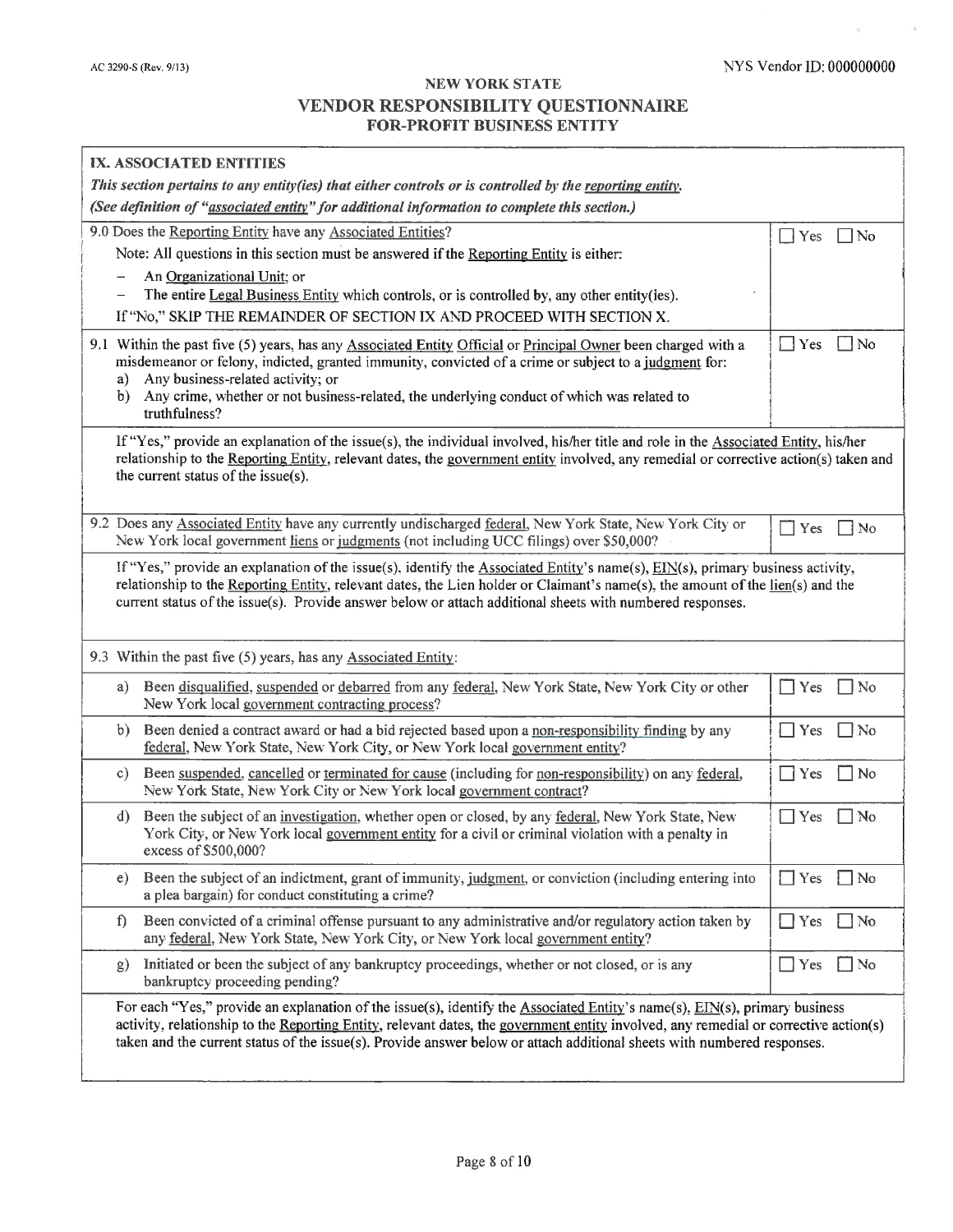#### NYS Vendor ID: 000000000

# NEW YORK STATE VENDOR RESPONSIBILITY QUESTIONNAIRE **FOR-PROFIT BUSINESS ENTITY**

| X. FREEDOM OF INFORMATION LAW (FOIL)                                                                                                          |                |           |
|-----------------------------------------------------------------------------------------------------------------------------------------------|----------------|-----------|
| 10. Indicate whether any information supplied herein is believed to be exempt from disclosure under the<br>Freedom of Information Law (FOIL). | $\blacksquare$ | $\Box$ No |
| Note: A determination of whether such information is exempt from FOIL will be made at the time of any<br>request for disclosure under FOIL.   |                |           |
| If "Yes," indicate the question number(s) and explain the basis for the claim.                                                                |                |           |

| XI. AUTHORIZED CONTACT FOR THIS QUESTIONNAIRE |           |      |     |
|-----------------------------------------------|-----------|------|-----|
| Name                                          | Telephone |      | Fax |
|                                               |           | ext. |     |
| <b>Title</b>                                  | Email     |      |     |
|                                               |           |      |     |

 $\sim$ 

 $\sim$ 

o.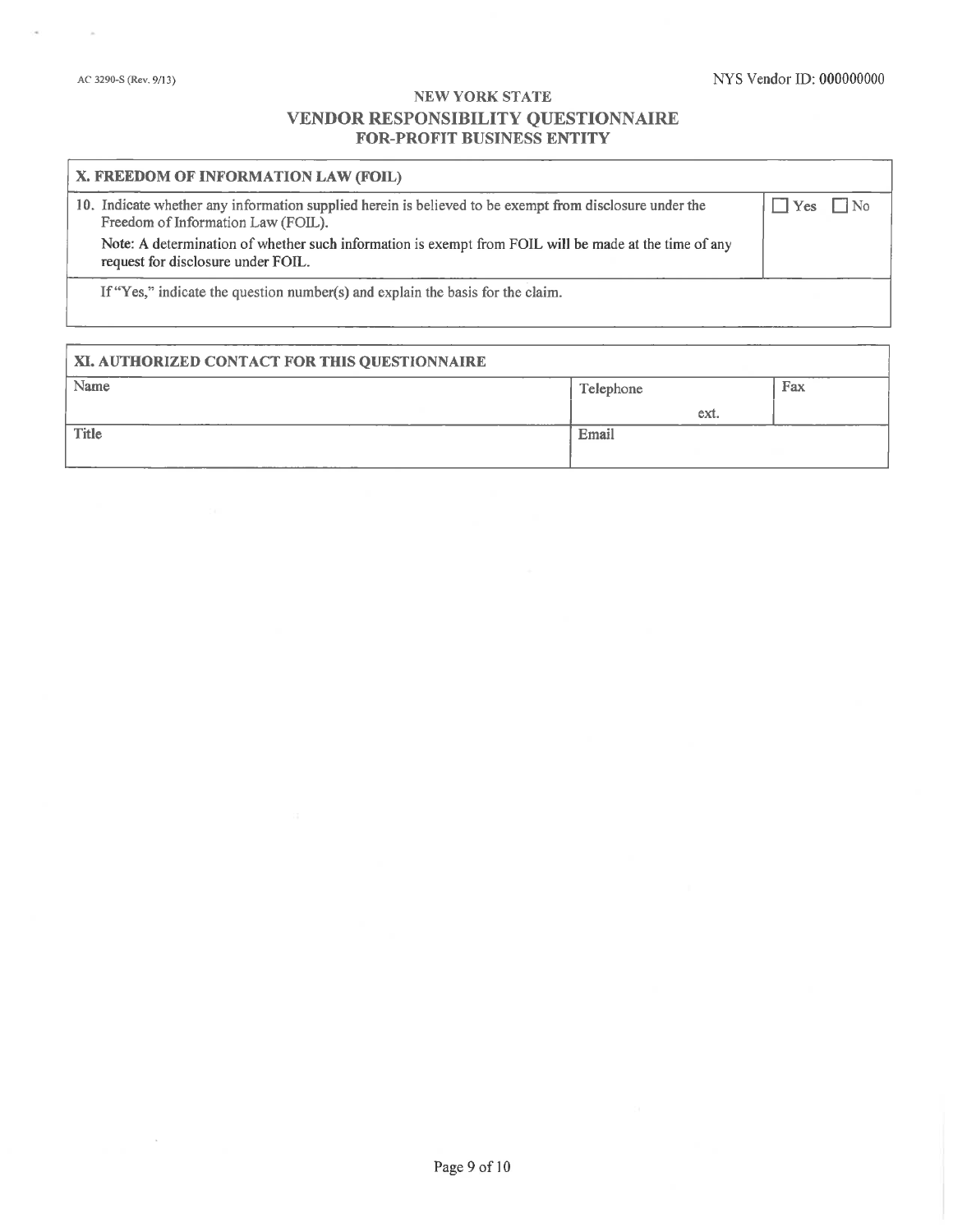#### **Certification**

The undersigned: (1) recognizes that this questionnaire is submitted for the express purpose of assisting New York State government entities (including the Office of the State Comptroller (OSC)) in making responsibility determinations regarding award or approval of a contract or subcontract and that such government entities will rely on information disclosed in the questionnaire in making responsibility determinations; (2) acknowledges that the New York State government entities and OSC may, in their discretion, by means which they may choose, verify the truth and accuracy of all statements made herein; and (3) acknowledges that intentional submission of false or misleading information may result in criminal penalties under State and/or Federal Law, as well as a finding of non-responsibility, contract suspension or contract termination.

#### The undersigned certifies that he/she:

- is knowledgeable about the submitting Business Entity's business and operations;  $\bullet$
- $\bullet$ has read and understands all of the questions contained in the questionnaire;
- has not altered the content of the question aire in any manner;
- has reviewed and/or supplied full and complete responses to each question;  $\bullet$
- to the best of his/her knowledge, information and belief, confirms that the Business Entity's responses are true,  $\bullet$ accurate and complete, including all attachments, if applicable;
- understands that New York State government entities will rely on the information disclosed in the questionnaire when entering into a contract with the Business Entity; and
- is under an obligation to update the information provided herein to include any material changes to the Business Entity's responses at the time of bid/proposal submission through the contract award notification, and may be required to update the information at the request of the New York State government entities or OSC prior to the award and/or approval of a contract, or during the term of the contract.

| Signature of Owner/Official                                                    |               |                                                                                                                      |  |
|--------------------------------------------------------------------------------|---------------|----------------------------------------------------------------------------------------------------------------------|--|
| Printed Name of Signatory                                                      |               | <u> 1980 - Jacques Barbara, presidente e altre altres estableces de la construcción de la construcción de la con</u> |  |
| Title                                                                          |               |                                                                                                                      |  |
| Name of Business                                                               |               |                                                                                                                      |  |
| Address                                                                        |               |                                                                                                                      |  |
| City, State, Zip                                                               |               |                                                                                                                      |  |
|                                                                                |               |                                                                                                                      |  |
| Sworn to before me this $\frac{1}{2}$ day of $\frac{1}{2}$ , 20, $\frac{1}{2}$ |               |                                                                                                                      |  |
|                                                                                | Notary Public |                                                                                                                      |  |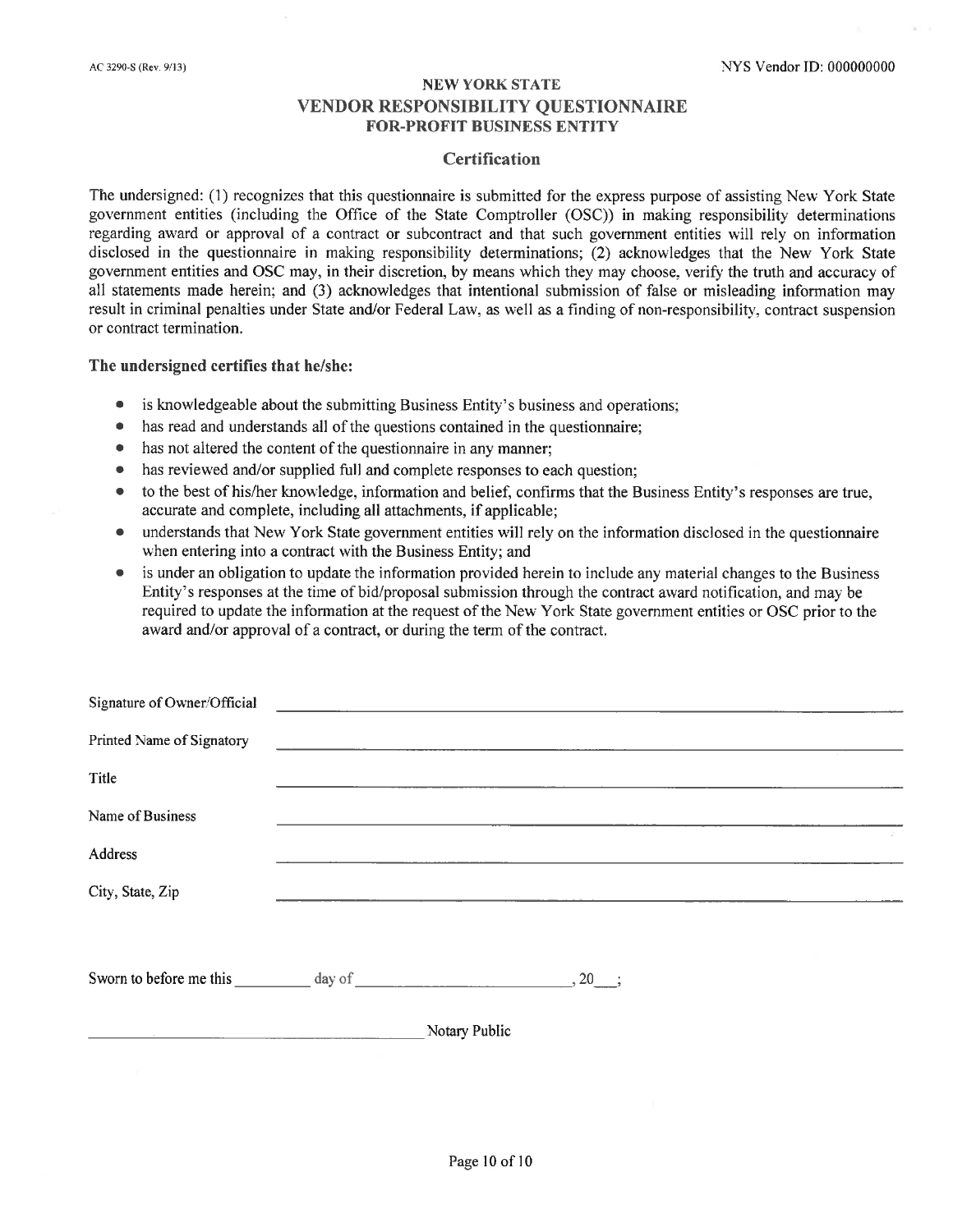## **CERTIFICATION OF COMPLIANCE WITH THE IRAN DIVESTMENT ACT**

As a result of the Iran Divestment Act of 2012 (the "Act"), Chapter 1 of the 2012 Laws of New York, a new provision has been added to State Finance Law (SFL) § 165-a and New York General Municipal Law § 103-g, both effective April 12, 2012. Under the Act, the Commissioner of the Office of General Services (OGS) will be developing a list of "persons" who are engaged in "investment activities in Iran" (both are defined terms in the law) (the "Prohibited Entities List"). Pursuant to SFL § 165-a(3)(b), the initial list is expected to be issued no later than 120 days after the Act's effective date at which time it will be posted on the OGS website.

By submitting a bid in response to this solicitation or by assuming the responsibility of a Contract awarded hereunder, each Bidder/Contractor, any person signing on behalf of any Bidder/Contractor and any assignee or subcontractor and, in the case of a joint bid, each party thereto, certifies, under penalty of perjury, that once the Prohibited Entities List is posted on the OGS website, that to the best of its knowledge and belief, that each Bidder/Contractor and any subcontractor or assignee is not identified on the Prohibited Entities List created pursuant to SFL § 165-a(3)(b).

Additionally, Bidder/Contractor is advised that once the Prohibited Entities List is posted on the OGS Website, any Bidder/Contractor seeking to renew or extend a Contract or assume the responsibility of a Contract awarded in response to this solicitation must certify at the time the Contract is renewed, extended or assigned that it is not included on the Prohibited Entities List.

During the term of the Contract, should the County receive information that a Bidder/Contractor is in violation of the above-referenced certification, the County will offer the person or entity an opportunity to respond. If the person or entity fails to demonstrate that he/she/it has ceased engagement in the investment which is in violation of the Act within 90 days after the determination of such violation, then the County shall take such action as may be appropriate including, but not limited to, imposing sanctions, seeking compliance, recovering damages or declaring the Bidder/Contractor in default.

The County reserves the right to reject any bid or request for assignment for a Bidder/Contractor that appears on the Prohibited Entities List prior to the award of a contract and to pursue a responsibility review with respect to any Bidder/Contractor that is awarded a contract and subsequently appears on the Prohibited **Entities List.** 

|        | , being duly sworn, deposes and says that he/she is the |
|--------|---------------------------------------------------------|
| of the | Corporation and                                         |

that neither the Bidder/Contractor nor any proposed subcontractor is identified on the Prohibited Entities List.

**SIGNED** 

SWORN to before me this \_\_\_\_\_\_

Notary Public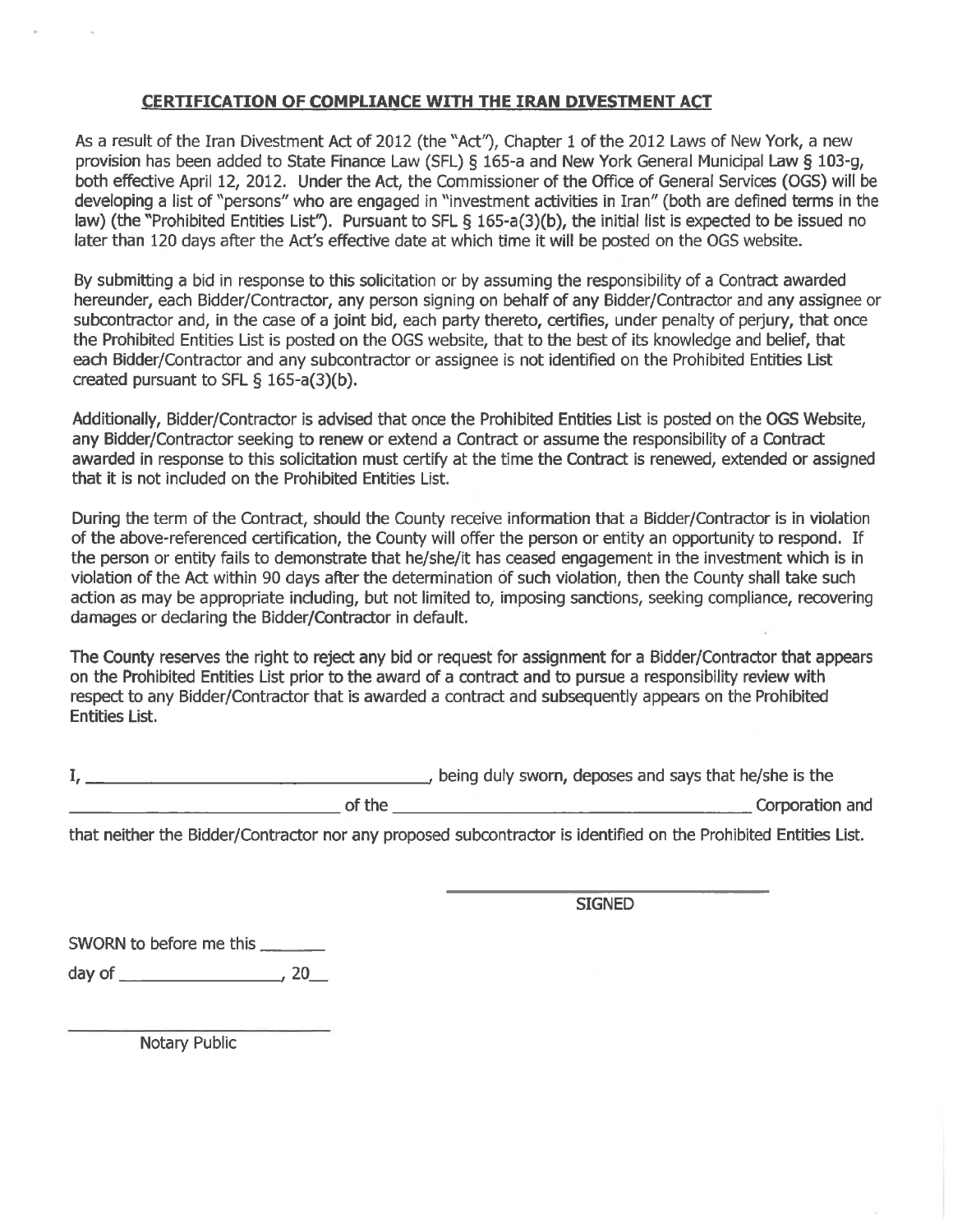# **NON-COLLUSIVE BIDDING CERTIFICATION**

By submission of this bid, the undersigned bidder and each person signing on behalf of such bidder  $1.$ certifies and in the case of a joint bid each party thereto certifies as to its own organization — UNDER PENALTY OF PERJURY, that to the best of the undersigned's knowledge and belief:

The prices in this bid have been arrived at independently without collusion, consultation,  $(a)$ communication, or agreement, for the purpose of restricting competition, as to any matter relating to such prices with any other bidder or with any competitor;

Unless otherwise required by law, the prices which have been quoted in this bid have not been  $(b)$ knowingly disclosed by the bidder and will not knowingly be disclosed by the bidder prior to opening, directly or indirectly, to any other bidder or to any competitor; and

 $(c)$ No attempt has been made or will be made by the bidder to induce any other person, partnership or corporation to submit or not to submit a bid for the purpose of restricting competition.

 $2.$ The undersigned acknowledges and agrees that a bid shall not be considered for award nor shall any award be made where any of the above have not been complied with; provided however, that if in any case the bidder cannot make the foregoing certification, the bidder shall so state and shall furnish with the bid a signed statement which sets forth in detail the reasons therefor. Where one or more of the above has/have not been complied with, the bid shall not be considered for award nor shall any award be made unless the political subdivision, public department, agency or official thereof to which the bid is made, or his designee, determines that such disclosure was not made for the purpose of restricting competition.

 $3.$ The undersigned also acknowledges and agrees that the fact that a bidder (a) has published price lists, rates, or tariffs covering items being procured, (b) has informed prospective customers of proposed or pending publication of new or revised price lists for such items, or (c) has sold the same items to other customers at the same prices being bid, does not constitute, without more, a disclosure within the meaning of paragraph 1 above.

4. The undersigned further acknowledges and agrees that any bid hereafter made to any political subdivision of the state or any public department, agency or official thereof by a bidder which is a corporation or a limited liability company for work or services performed or to be performed or goods sold or to be sold, where competitive bidding is required by statute, rule, regulation, or local law, and where such bid contains the certification referred to in paragraph 1 of this certificate, shall be deemed to have been authorized by the board of directors of the bidder, and such authorization shall be deemed to include the signing and submission of the bid and the inclusion therein of the certificate as to non-collusion as the act and deed of the corporation or limited liability company.

Name of Bidder:

(print full legal name)

Signature:

Name of Person Signing Certificate: (print full legal name of signer)

Bidder is (check one):  $\Box$  an individual,  $\Box$  a limited liability partnership,  $\Box$  a limited liability company,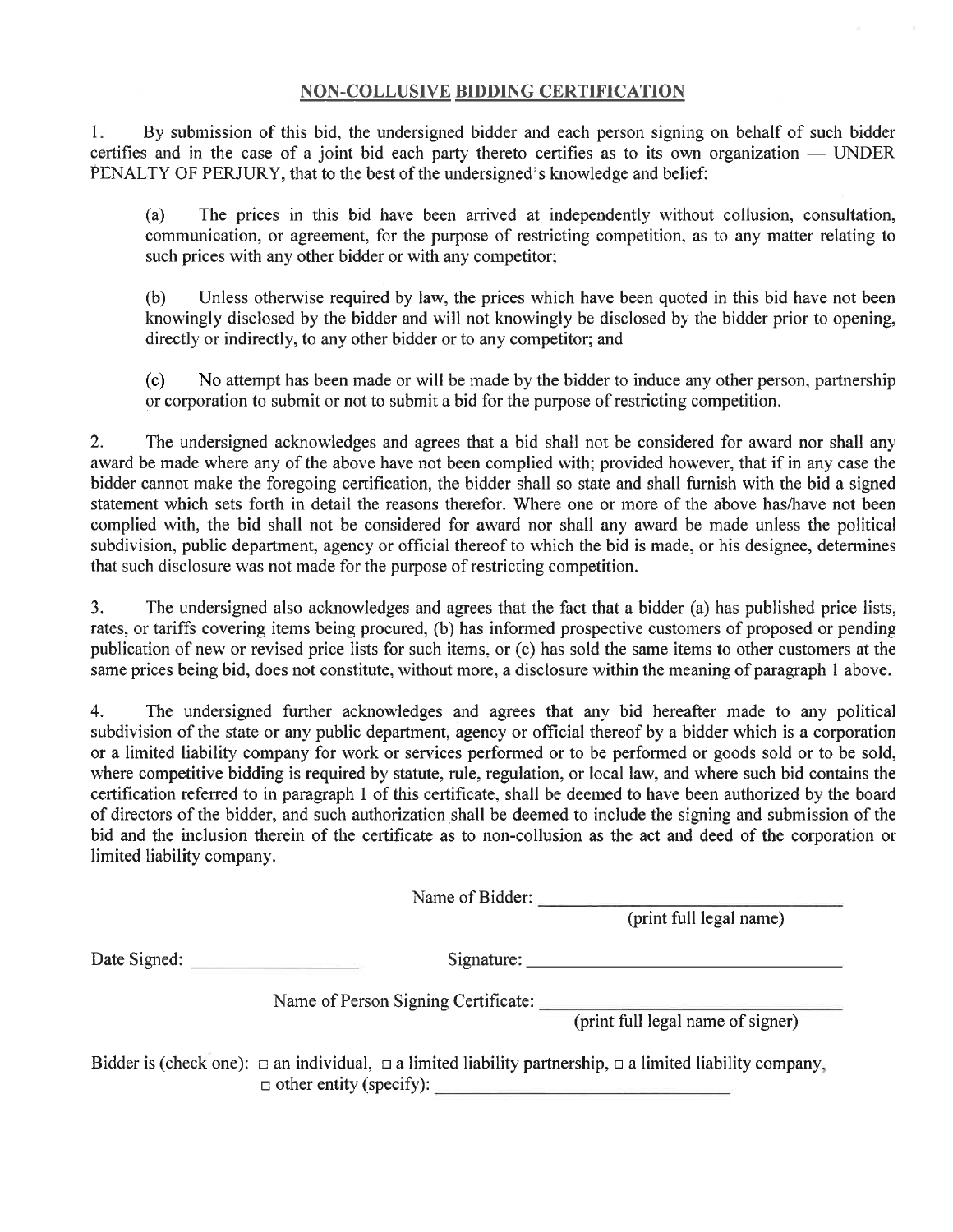**B: IRAN DIVESTMENT ACT COMPLIANCE**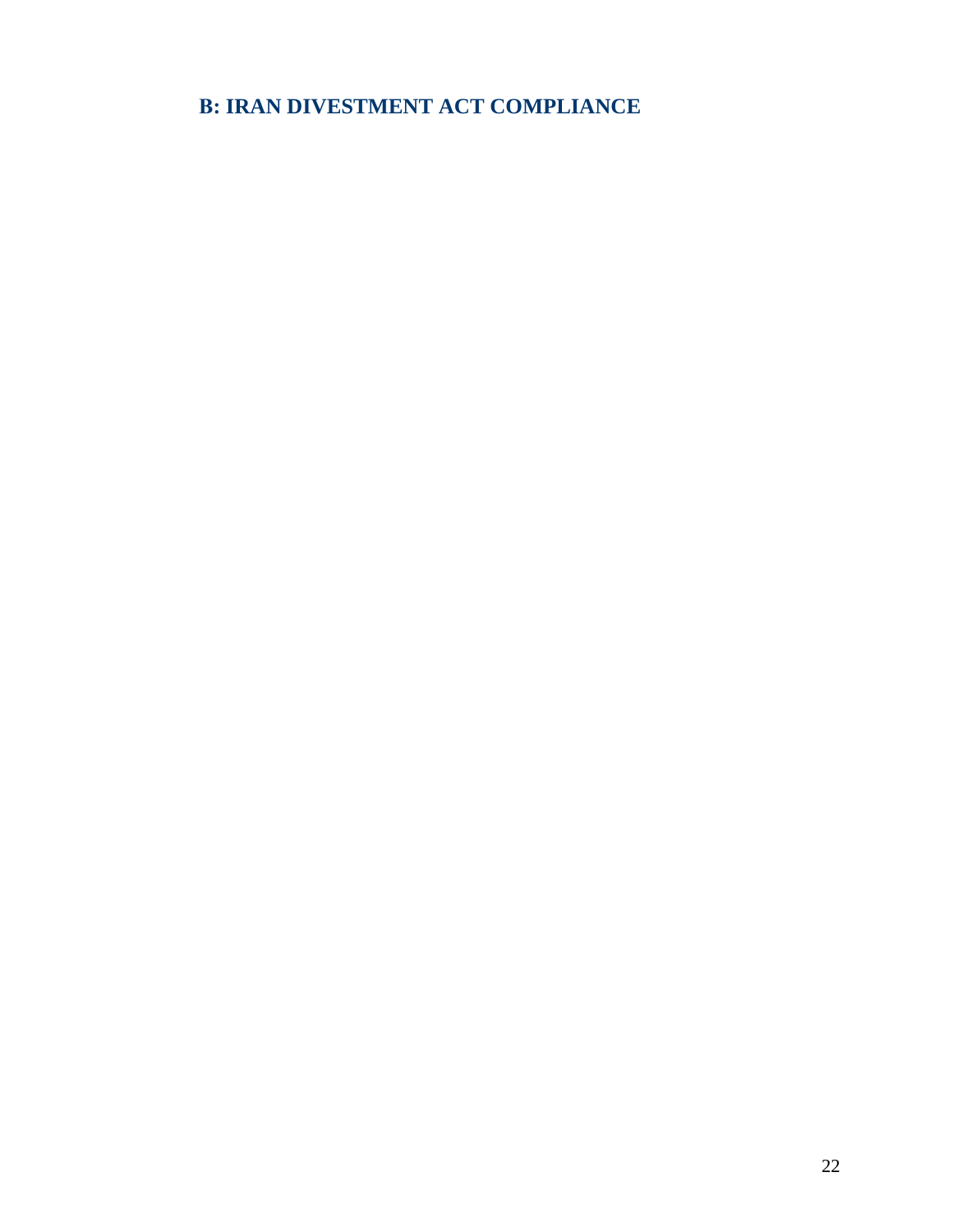# **IRAN DIVESTMENT ACT CERTIFICATION**

As a result of the Iran Divestment Act of 2012 (Act), Chapter 1 of the 2012 Laws of New York, a new provision has been added to the State Finance Law (SFL), § 165-a, effective April 12, 2012. Under the Act, the Commissioner of the Office of General Services (OGS) will be developing a list (prohibited entities list) of "persons" who are engaged in "investment activities in Iran" (both are defined terms in the law). Pursuant to SFL § 165 a(3)(b), the initial list is expected to be issued no later than 120 days after the Act's effective date, at which time it will be posted on the OGS website.

By submitting a bid in response to this solicitation or by assuming the responsibility of a Contract awarded hereunder, Bidder/Contractor (or any assignee) certifies that once the prohibited entities list is posted on the OGS website, it will not utilize on such Contract any subcontractor that is identified on the prohibited entities list.

Additionally, Bidder/Contractor is advised that once the list is posted on the OGS website, any Contractor seeking to renew or extend a Contract or assume the responsibility of a Contract awarded in response to the solicitation, must certify at the time the Contract is renewed, extended or assigned that it is not included on the prohibited entities list.

During the term of the Contract, should the New York State Education Department (AGENCY) receive information that a person is in violation of the above-referenced certification, AGENCY will offer the person an opportunity to respond. If the person fails to demonstrate that it has ceased its engagement in the investment which is in violation of the Act within 90 days after the determination of such violation, then AGENCY shall take such action as may be appropriate including, but not limited to, imposing sanctions, seeking compliance, recovering damages, or declaring the Contractor in default.

AGENCY reserves the right to reject any bid or request for assignment for an entity that appears on the prohibited entities list prior to the award of a contract, and to pursue a responsibility review with respect to any entity that is awarded a contract and appears on the prohibited entities list after contract award.

| Signature: Management Communication of the Signature: |  |  |
|-------------------------------------------------------|--|--|
|                                                       |  |  |
|                                                       |  |  |
|                                                       |  |  |
|                                                       |  |  |
| Company Name: Mannell Company Name:                   |  |  |
|                                                       |  |  |
|                                                       |  |  |

Date: :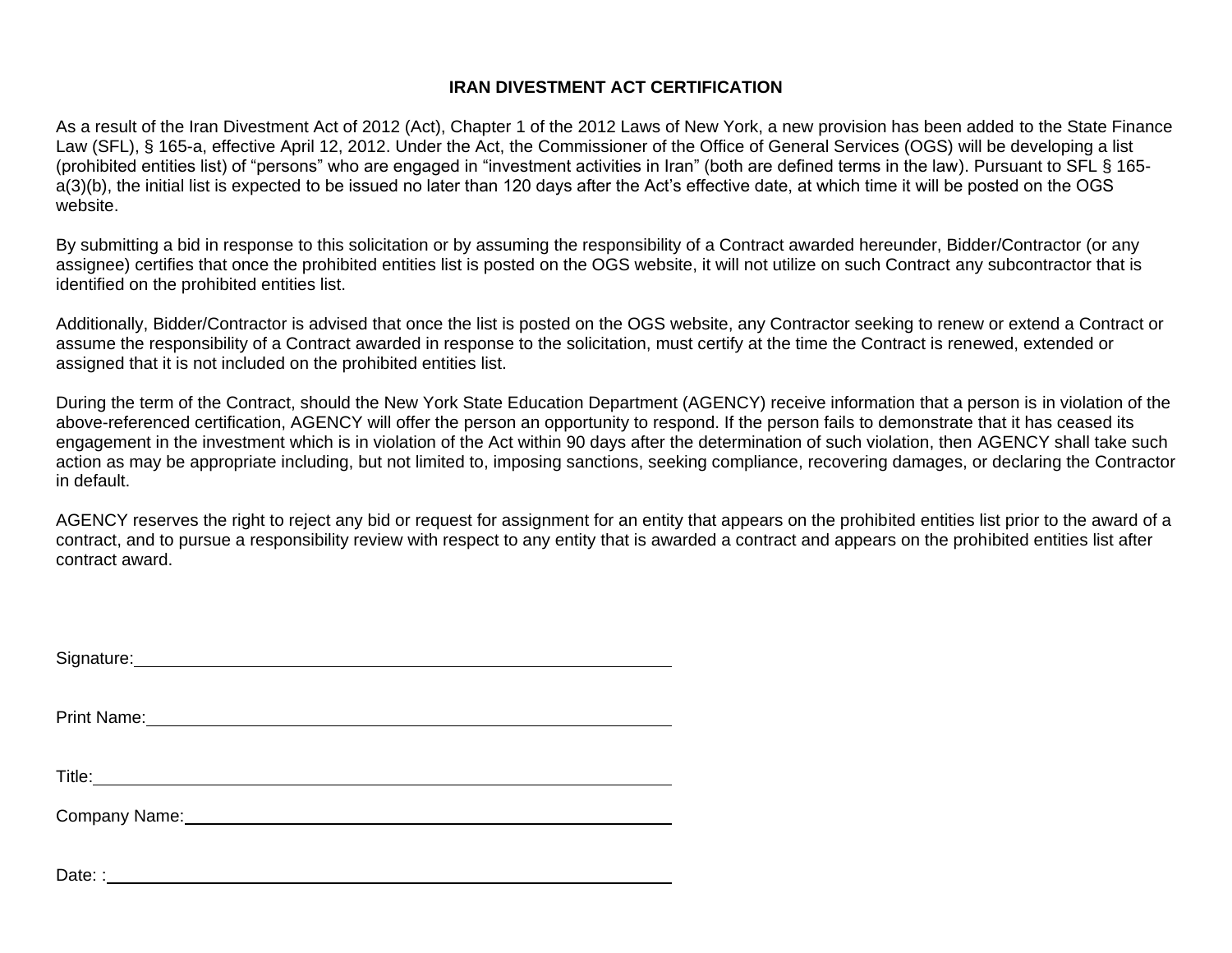# **C: NON-COLLUSION AFFIDAVIT**